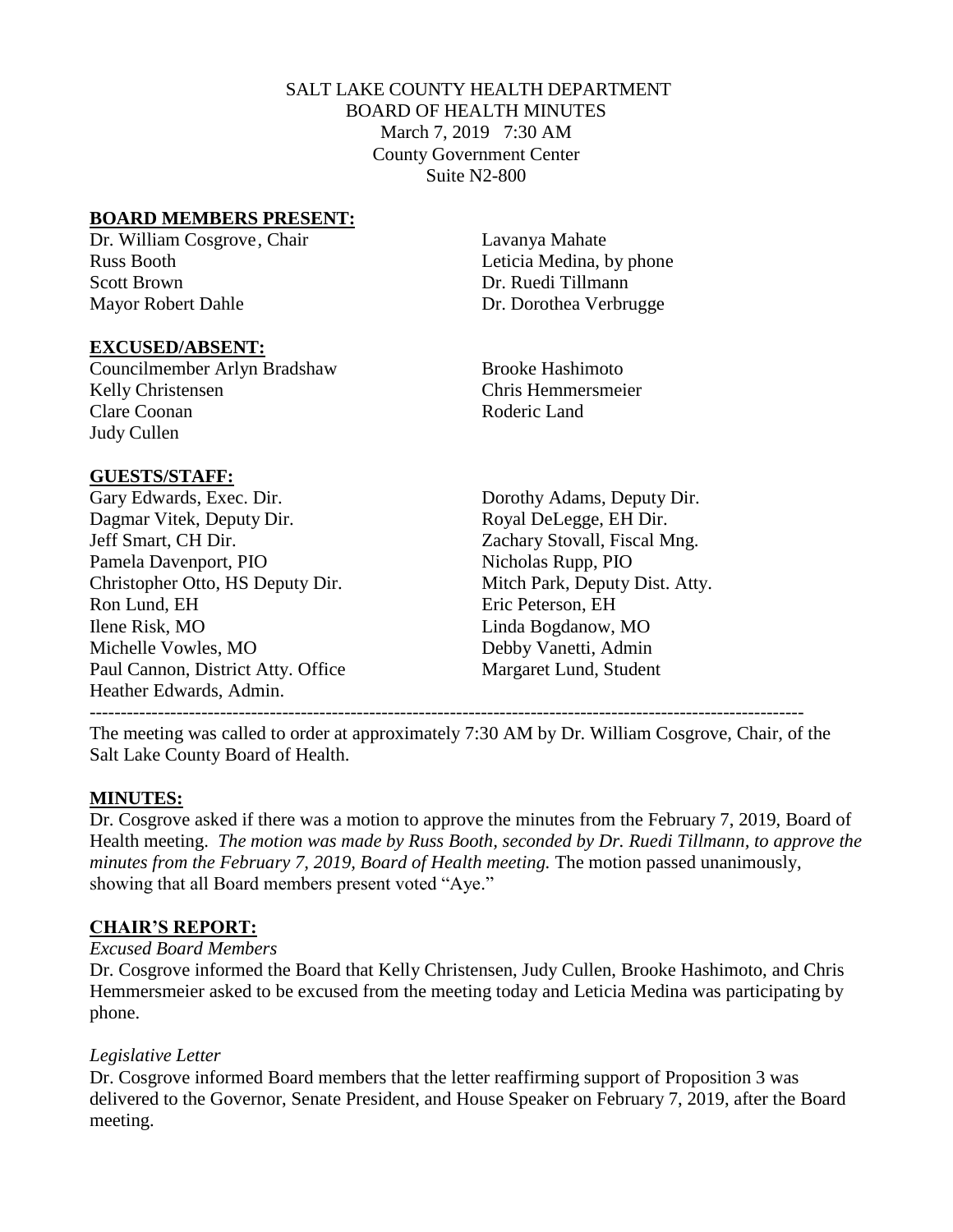### **DIRECTOR***'***S REPORT:**

#### *Sandy Water Incident*

Gary stated that Sandy City continues to do regular water testing, specifically fluoride testing, as a result of an over fluoridation event that occurred in February due to a malfunctioning seasonal water pump. The higher levels of fluoride dispensed caused the water to become very acidic and pipes in some houses were eroded resulting in higher levels of lead and copper in the water. The department worked with Sandy City officials on collecting water samples, provided public education materials, and participated at public meetings to answer questions. Gary informed Board members that Intermountain Healthcare provided free lead screening for about 680 individuals and the results from these screenings are being complied.

### *Measles Outbreak*

Gary informed Board members there have been 206 cases of measles reported in 11 states with no confirmed cases in Salt Lake County. The department is notifying school districts to be on alert and begin identifying which students may be at risk. He stated that the department is monitoring a travel related case of mumps and staff have been reaching out to contacts of the individual.

### *Medical Cannabis Dispensary*

Gary informed the Board that the department received a letter regarding a lawsuit with the State of Utah related to the requirements of the medical cannabis dispensary, with the argument being made that the state cannot ask local health departments to violate federal laws. Governor Herbert has sent a letter to Health and Human Services asking for clarification concerning federal funding and whether it will be held because of the dispensaries; currently there has been no confirmation on this. Local health departments have submitted the costs of constructing dispensaries to the Utah State Legislature and have asked for \$500,000 in appropriations to be divided among the thirteen local health departments to cover costs.

### *Blue Jeans for Charity*

Gary informed Board members that the department presented the Blue Jeans for Charity donation to Volunteers of America, Utah for their Youth Resource Center, which serves homeless and at-risk youth, ages 15-22. The total donation to VOA was \$3,225.00 and department employees have donated a total of \$39,600.00 to local charities since 2013.

# **LEGISLATIVE UPDATE:**

Gary distributed and reviewed the department legislative tracker and reviewed bills of interest to the department and reminded Board members that the session ends on March 15. Bills included:

- H.B. 17, *Firearm Violence and Suicide Prevention Amendments* (Rep. Eliason)
- H.B. 33, *Utah Wholesome Food Act Amendments* (Rep. Stratton)
- H.B. 58, *Opioid Fatality Review Amendments* (Rep. Eliason)
- H.B. 106, *Medical Cannabis Modifications* (Rep. Judkins)
- H.B. 120, *Student and School Safety Assessment* (Rep. Ward)
- H.B. 126, *Tire Recycling Amendments (*Rep. Perry)
- H.B. 139, *Motor Vehicle Emissions Amendments (*Rep. Romero)
- H.B. 149, *Vehicle Idling Revisions (*Rep. Arent)
- H.B. 150, *Trampoline Park Safety Standards (*Rep. Thurston)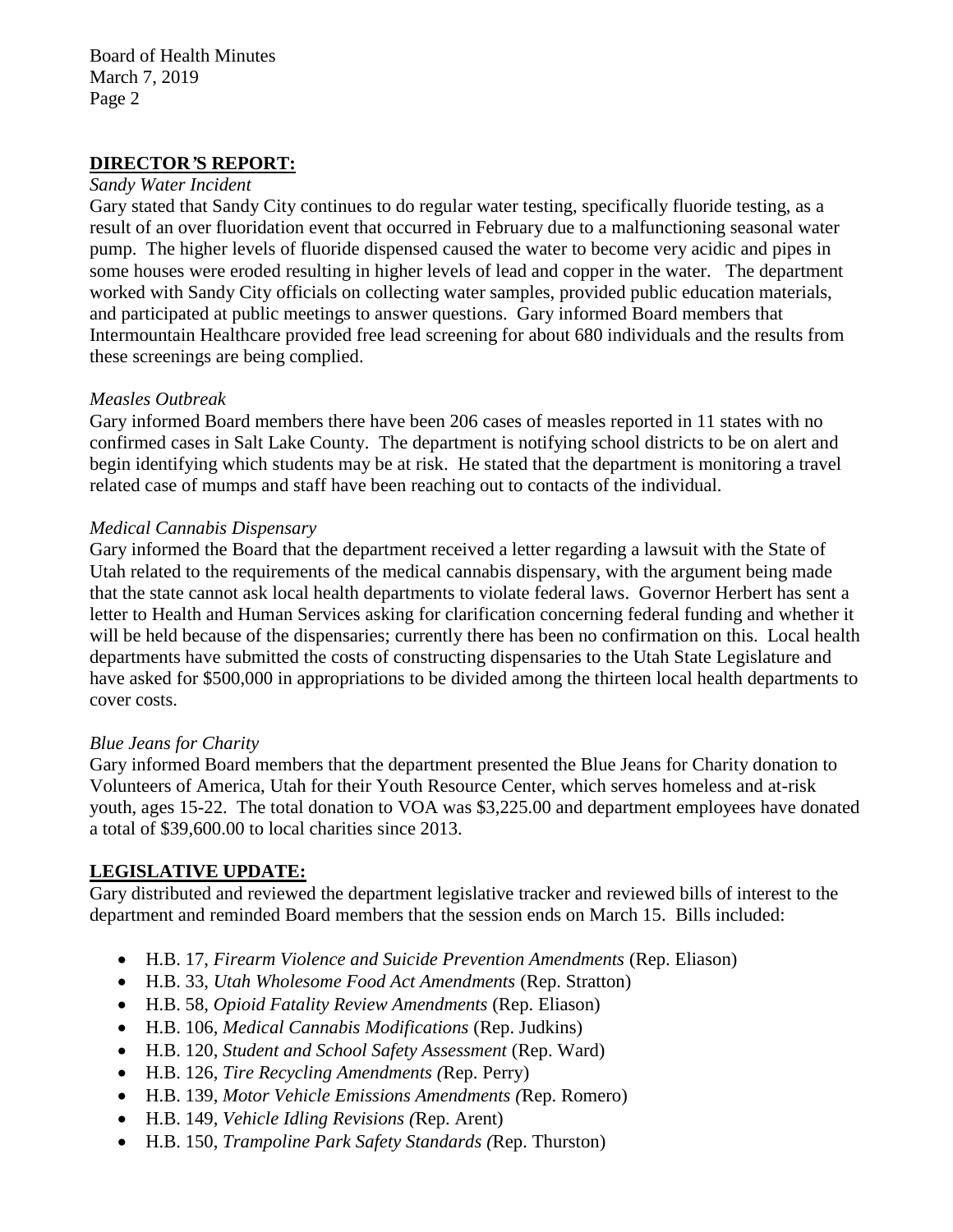- H.B. 152, *Voluntary Commitment of Firearm Amendments (*Rep. Maloy)
- H.B. 153, *Utah Vital Statistics Act Amendments (*Rep. Nelson)
- *H.B. 182, Raw Milk Amendments (Rep. Coleman)*
- H.B. 186, *Opioid Prescription Regulation Amendments* (Rep. Ward)
- H.B. 210, *Medicaid Expansion Program Revisions (*Rep. Ward)
- H.B. 216, *Utah Wholesome Food Act Revisions (*Rep. Stratton*)*
- H.B. 252, *Electronic Cigarette and Other Nicotine Product Amendments* (Rep. Ray)
- H.B. 263, *Emissions Testing Revisions (*Rep. Arent)
- H.B. 274, *Retail Tobacco Specialty Business Amendments (*Rep. Dailey-Provost)
- S.B. 17, *Extraterritorial Jurisdiction Amendments* (Sen. Okerlund)
- S.B. 38, *Mental Health Amendments* (Sen. Fillmore)
- S.B. 46, *Tire Recycling Amendments (*Sen Sundall)
- S.B. 58, *Kratom Consumer Protection Act* (Sen. Bramble)
- S.B. 65, *Utah Noxious Weed Act Amendments* (Sen. Iwomoto)
- S.B. 71, *Food Truck Amendments (*Sen. Henderson)
- S.B. 83, *Partnership for Healthy Communities (*Sen. Millner)
- S.B. 96, *Medicaid Expansion Adjustments (*Sen. Christensen)
- S.B. 97, *Medicaid Program Revisions (*Sen Anderegg)
- S.B. 105, *Hemp and Cannabinoid Act Amendments (*Sen. Vickers)
- S.B. 106, *Mental Health Services in Schools* (Sen. Fillmore)
- HCR001, *Concurrent Resolution Urging the United States Drug Enforcement Administration to Approve a Pharmaceutical Drop Box Pilot Program* (Rep. Daw)

For more detailed information, please see a hardcopy of the handout included in the Board of Health meeting folder.

# **MINIMUM PERFORMANCE STANDARDS:**

Gary Edwards, Executive Director, reviewed the attestation checklist, included in the meeting packet, with the Board to determine if the department meets the minimum performance standards as determined by the Utah Department of Health. Gary reviewed the checklist and Dr. Cosgrove asked the Board for a motion to attest that the department meets the minimum performance standards. *The motion was made by Dr. Ruedi Tillmann, seconded by Mayor Robert Dahle, to attest that the department meets the minimum performance standards.* The motion passed unanimously, showing that all Board members present voted "Aye."

For more detailed information, please see the hardcopy of the minimum performance standards attestation checklist included in the Board of Health meeting folder.

# **2018 BUDGET UPDATE:**

Zachary Stovall, Fiscal Manager, reviewed the 2018 budget closeout through a PowerPoint presentation. Slides included:

- 2018 Revenues
- 2018 Expenditures
- Audits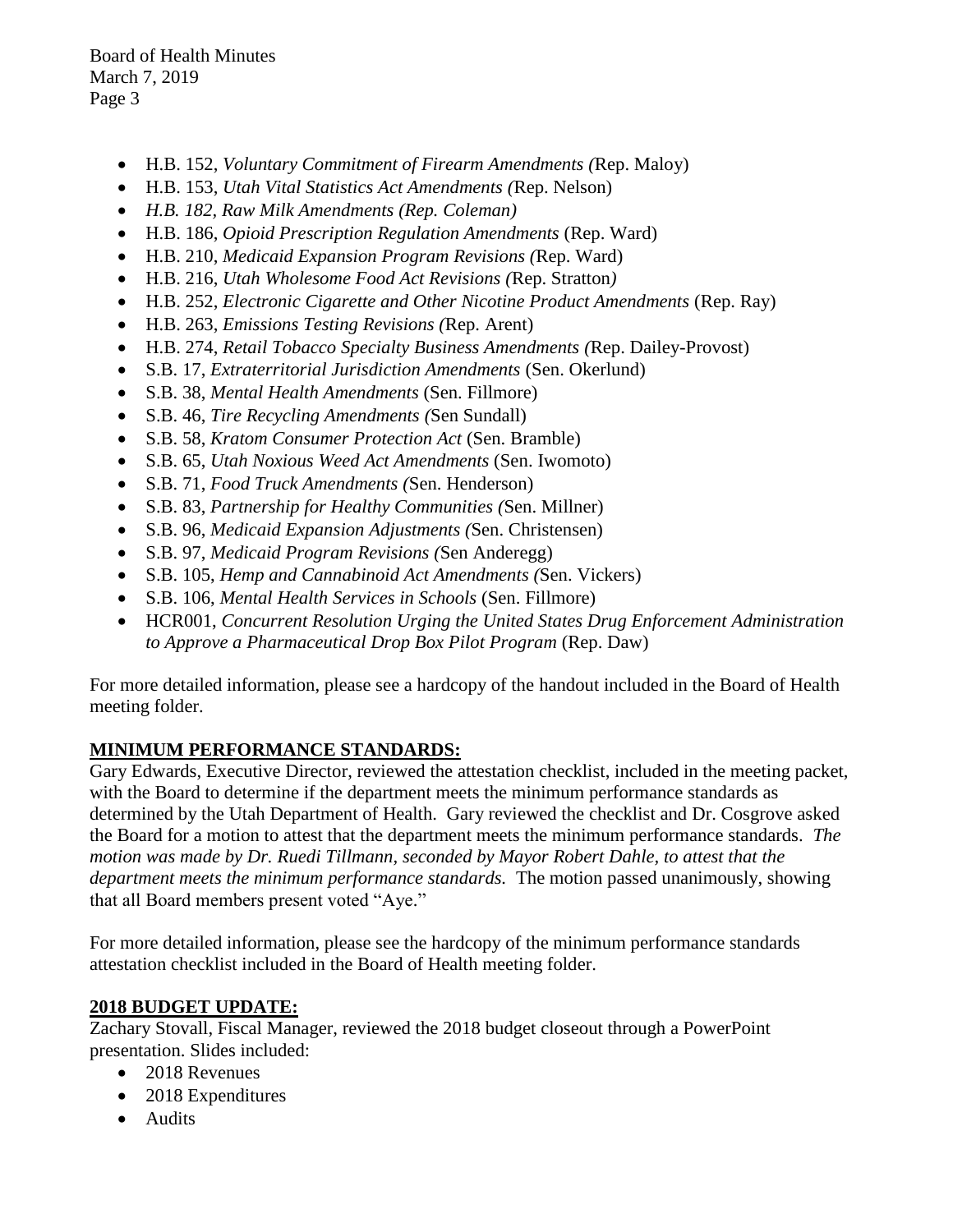Zach informed the Board that the department has completed three budget closeouts and is waiting for Mayor's Finance to make additional adjustments, but the final 2018 budget will probably be completed after the June adjustments are requested. The department just completed the County single audit reviewing federal and state grants, with a focus on the substance use program, and findings should be posted in June.

For more detailed information, please see the hardcopy of the presentation included in the Board of Health meeting folder.

# **HEPATITIS A WRAP-UP:**

Michelle Vowles, Epidemiologist, presented information on the Hepatitis A outbreak through a PowerPoint presentation. Slides included:

- Hepatitis A Basics
- Outbreaks across the United States
- Demographics of Salt Lake County Cases
- Public Health Activities
- Sanitation
- Vaccination
- Education/Prevention
- Challenges
- Successes
- Cost

For more detailed information, please see the hardcopy of the presentation included in the Board of Health meeting file folder.

# **OPEN MEETINGS TRAINING:**

Mitchell Park, Deputy District Attorney, conducted Open Meetings Training through a PowerPoint presentation. Slides included:

- Purpose
- Open Actions and Deliberations
- The Rule Is....
- Workshops & Executive Sessions
- What Is a Meeting?
- Attendance
- Electronic Meetings
- Can a Meeting Be Closed? If So, When?
- Is There a Process to Close a Meeting?
- What Is Forbidden During a Closed Meeting?
- Are There Any Meetings That Must Be Closed?
- Quasi-Judicial Function Exception
- Public Notice Requirements
- What About Emergencies?